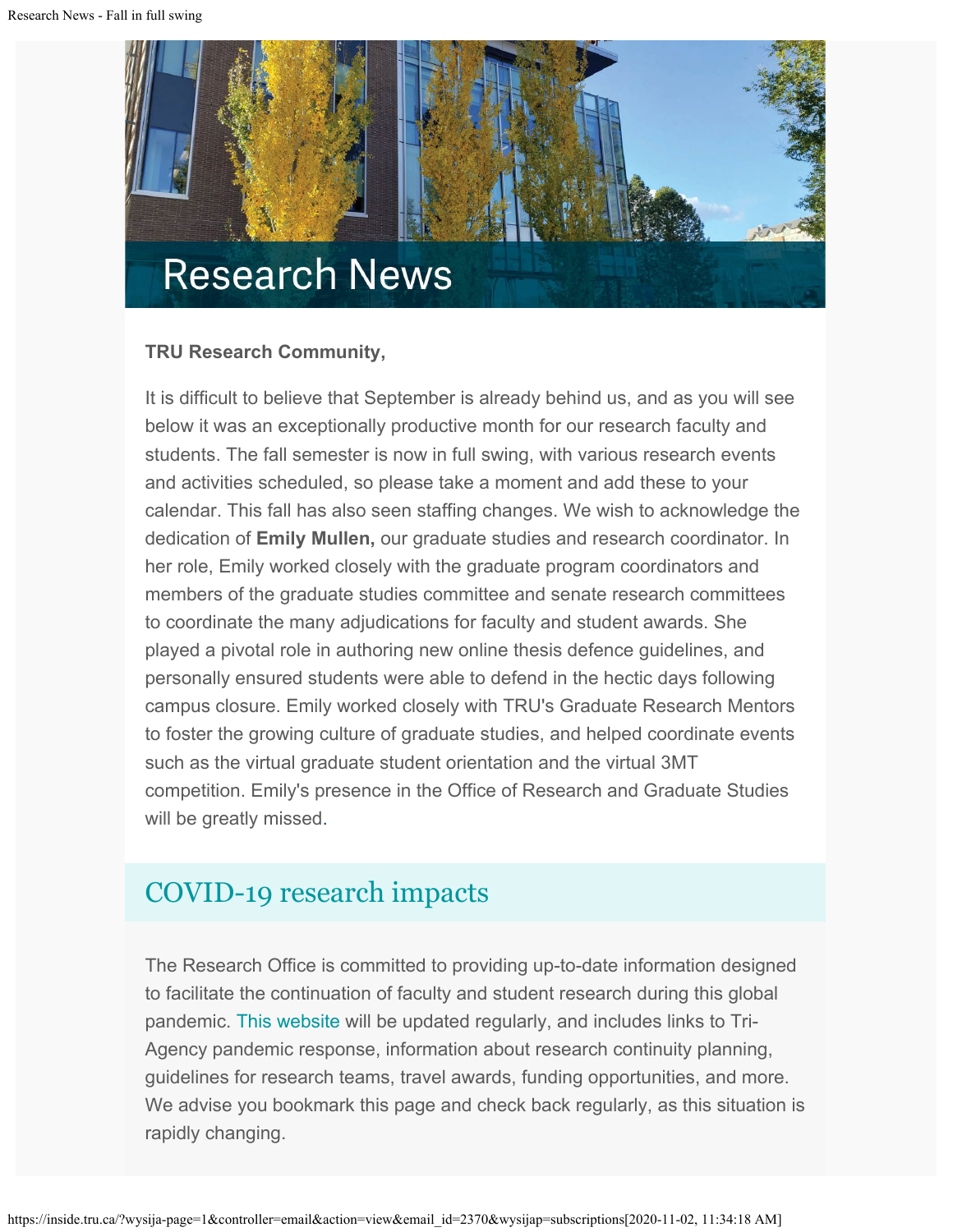## [Remote thesis defences continue](https://www.tru.ca/research/graduate-studies/remote-thesis-defence-procedures.html)

Remote thesis defences are continuing under the leadership of the individual programs according to the new Guidelines on Thesis Defences. Specific meeting connection instructions will be provided in announcements that are distributed to the TRU community.

#### Congratulations:

• **Serena Reves**, Master of Education, "Reconciliatory action research: Building foundations of ally ship behaviour in a Science 10 classroom."

# Research initiatives

## Tap into Research: Looking for presenters

We are thrilled with the response to our virtual Tap into Research series, and are currently searching for presenters for the months of



November and December. If you are interested in working with us to share your knowledge with the community, contact [Danna Bach](mailto:dbach@tru.ca).

#### **From the archive:**

• **[A glimpse into graduate research](https://youtu.be/cq2LZzgNQiI)**, featuring Aramide Taiwo, Ted Morton & Kyley Drach**,** (premiered Oct. 7)

**Upcoming:**

• **Carol Rees,** [Teaching science in a pandemic](https://inside.tru.ca/events/event/tap-into-research-teaching-science-in-a-pandemic-with-carol-rees/), Oct. 21, 7 pm.

## [New Researcher Orientation](http://inside.tru.ca/events/event/new-researcher-orientation/)

#### **When: Oct. 30, 9-10 am Where: Microsoft Teams**

Dr. Christine Bovis-Cnossen, Provost & Vice-President Academic and Research, and Dr. Will Garrett-Petts, Associate Vice-President Research and Graduate Studies, cordially invite all new faculty researchers to this orientation and virtual breakfast. This informal meeting will provide new and recently hired faculty members the opportunity to meet the university's research leadership team, and to hear about new research initiatives.

#### [Read more](http://inside.tru.ca/events/event/new-researcher-orientation/)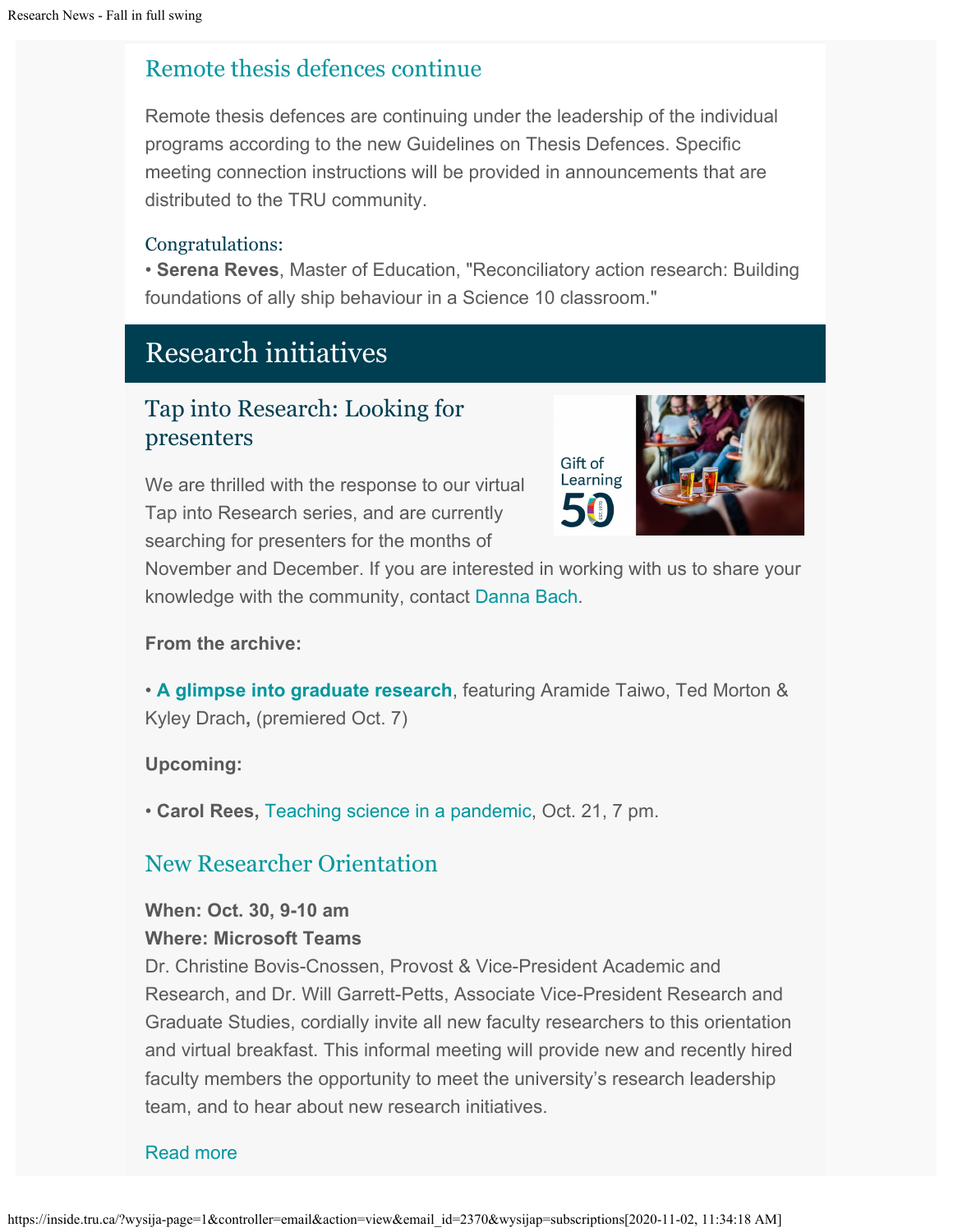# Research News

# [Research equips teachers for](http://inside.tru.ca/2020/10/01/research-equips-teachers-for-pandemic-challenges/) [pandemic challenges](http://inside.tru.ca/2020/10/01/research-equips-teachers-for-pandemic-challenges/)

TRU's Carol Rees is spearheading a federally funded research partnership with the Kamloops-Thompson School District that seeks to improve learning opportunities for science students during a pandemic.



### [Read more](http://inside.tru.ca/2020/10/01/research-equips-teachers-for-pandemic-challenges/)

# [3MT winner takes a critical look at](http://inside.tru.ca/2020/09/15/3mt-winner-takes-a-critical-look-at-mountain-biking/) [mountain biking](http://inside.tru.ca/2020/09/15/3mt-winner-takes-a-critical-look-at-mountain-biking/)

Find out how Ted Morton, Master of Science in Environmental Science, won first place in the Three Minute Thesis competition.



## [Read more](http://inside.tru.ca/2020/09/15/3mt-winner-takes-a-critical-look-at-mountain-biking/)

# [Share your expertise](https://inside.tru.ca/tru.ca/experts)

As you can see below, media is reaching out to TRU routinely, searching for experts to speak on a variety of issues. Please make yourself easy to find by joining the [Experts List](https://inside.tru.ca/tru.ca/experts). For more information, please reach out to [Danna Bach](mailto:dbach@tru.ca), or take a moment and [simply register online](https://inside.tru.ca/find-an-expert/experts-registration-update/).

# Research in the media

# [CFAX 1070 | Greater Victoria air quality index 'very high risk'](http://inside.tru.ca/inthemedia/cfax-1070-greater-victoria-air-quality-index-very-high-risk-due-to-wildfire-smoke/) [due to wildfire smoke](http://inside.tru.ca/inthemedia/cfax-1070-greater-victoria-air-quality-index-very-high-risk-due-to-wildfire-smoke/)

Sept. 11 — Dr. Michael Mehta, professor of geography and environmental studies, is interviewed about the air quality in Victoria and the health impacts associated with wildfire smoke.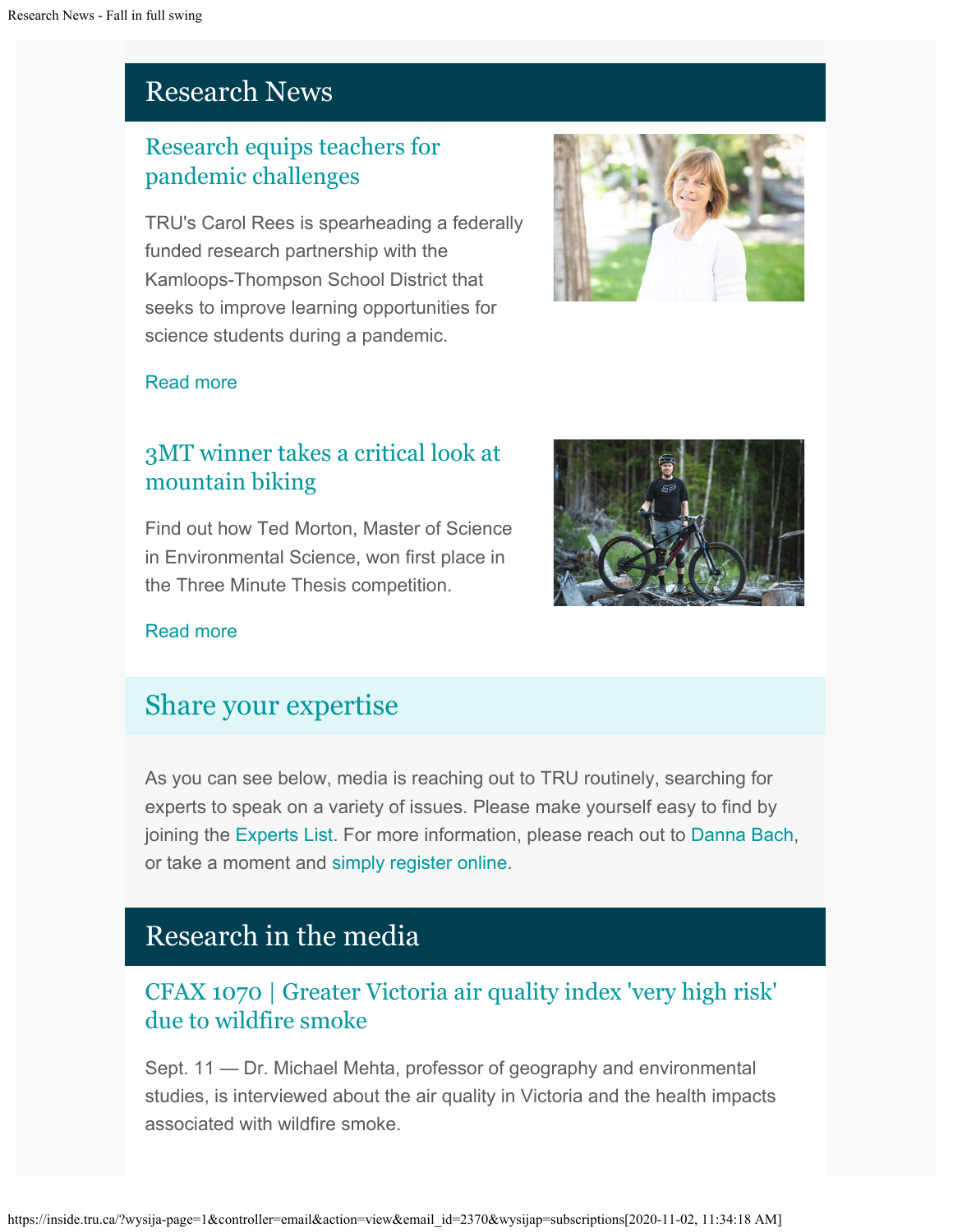[Read more](http://inside.tru.ca/inthemedia/cfax-1070-greater-victoria-air-quality-index-very-high-risk-due-to-wildfire-smoke/)

## [Radio NL | CBD and nitric oxide for COVID-19 prevention](https://soundcloud.com/user-965676831/brett-mineer-dr-john-church-sept-14)

Sept. 14 — Dr. John Church, BC Regional Innovation Chair, talks to NL's Brett Mineer about his NSERC-funded collaborative research project with Dr. Kingsley Donkor and Dr. Joanna Urban.

# [The Hill Times | Indigenous visions for Canadian post](http://inside.tru.ca/inthemedia/the-hill-times-indigenous-visions-for-canadian-post-secondary-institutions-past-present-and-future/)[secondary institutions: past, present, and future](http://inside.tru.ca/inthemedia/the-hill-times-indigenous-visions-for-canadian-post-secondary-institutions-past-present-and-future/)

Sept. 16 — Dr. Shelly Johnson, Canada Research Chair, wrote an op-ed about the wary relationship Indigenous peoples have with Canada's post-secondary institutions, and how to move forward.

*\* Note, this article is accessible by subscription only*

#### [Read more](http://inside.tru.ca/inthemedia/the-hill-times-indigenous-visions-for-canadian-post-secondary-institutions-past-present-and-future/)

# [Victoria News | Patrick brothers who shaped modern hockey](http://inside.tru.ca/inthemedia/victoria-news-patrick-brothers-who-shaped-modern-hockey-also-tried-but-failed-to-remove-violence/) [also tried, but failed, to remove violence](http://inside.tru.ca/inthemedia/victoria-news-patrick-brothers-who-shaped-modern-hockey-also-tried-but-failed-to-remove-violence/)

Sept. 20 — Dr. Taylor McKee, a sessional instructor in TRU's Faculty of Arts, discusses his PhD research, which explores the historical attempts to reduce violence in hockey.

#### [Read more](http://inside.tru.ca/inthemedia/victoria-news-patrick-brothers-who-shaped-modern-hockey-also-tried-but-failed-to-remove-violence/)

# [CFJC Today | Kamloops politicians face B.C. election unlike any](http://inside.tru.ca/inthemedia/cfjc-today-kamloops-politicians-face-b-c-election-unlike-any-other/) [other](http://inside.tru.ca/inthemedia/cfjc-today-kamloops-politicians-face-b-c-election-unlike-any-other/)

Sept. 21 — Dr. Robert Hanlon, associate professor of political science, provides his insights into the upcoming provincial election.

#### [Read more](http://inside.tru.ca/inthemedia/cfjc-today-kamloops-politicians-face-b-c-election-unlike-any-other/)

## [The Tyee | BC Liberals propose an \\$8-billion PST tax cut](http://inside.tru.ca/inthemedia/the-tyee-bc-liberals-propose-an-8-billion-pst-tax-cut/)

Sept. 28 — Dr. Joel Wood, associate professor of economics, speaks with The Tyee about the BC Liberals' proposed PST cut and whether it would help sectors that have suffered the biggest losses during the pandemic.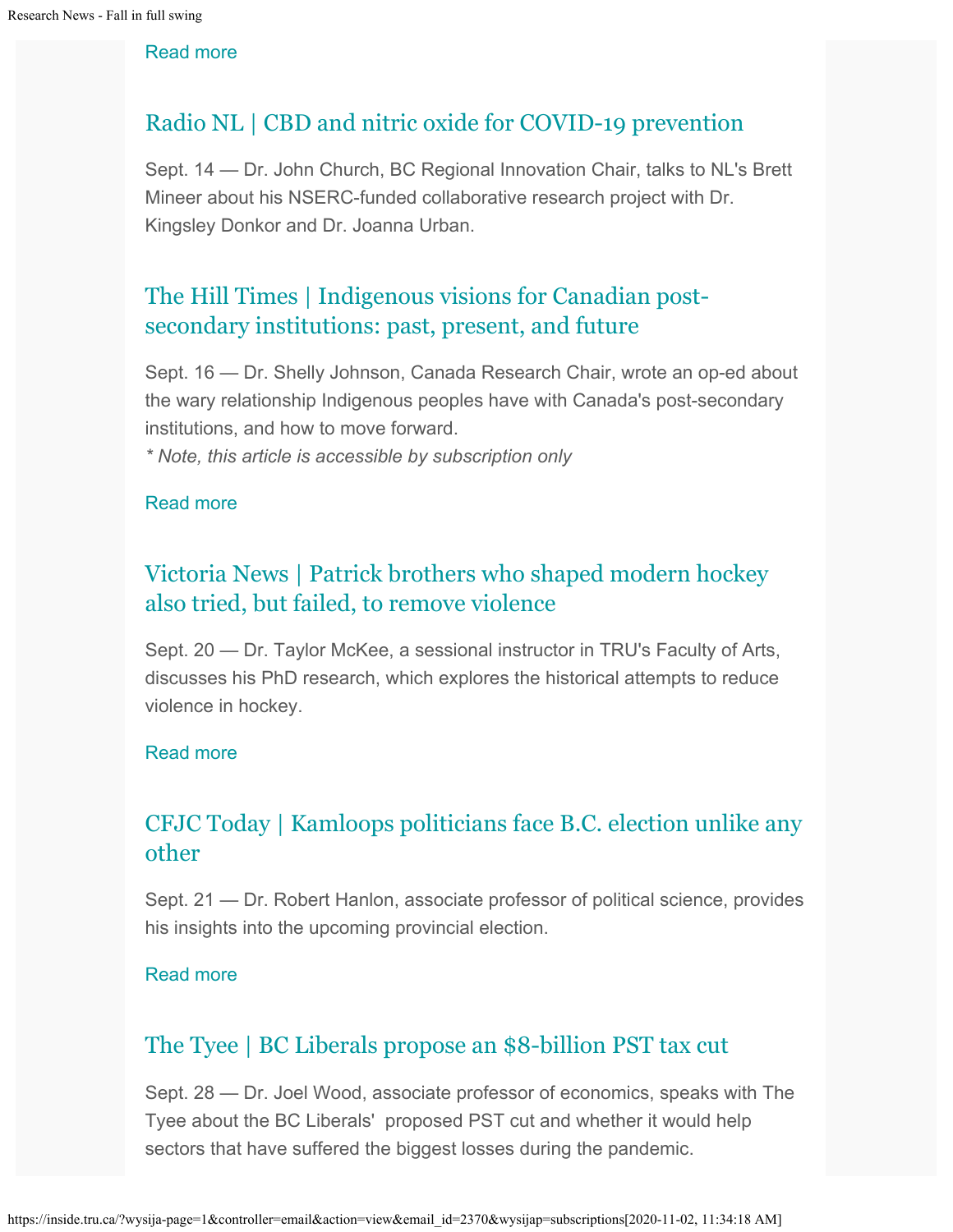#### [Read more](http://inside.tru.ca/inthemedia/the-tyee-bc-liberals-propose-an-8-billion-pst-tax-cut/)

# [CFJC Today | TRU political science professor says PST proposal](http://inside.tru.ca/inthemedia/cfjc-today-tru-political-science-professor-says-pst-proposal-will-gain-liberals-votes-wonders-how-sustainable-it-is/) [will gain Liberals votes, wonders how sustainable it is](http://inside.tru.ca/inthemedia/cfjc-today-tru-political-science-professor-says-pst-proposal-will-gain-liberals-votes-wonders-how-sustainable-it-is/)

Sept. 28 — Dr. Hanlon discusses the BC Liberals' proposed PST cut.

#### [Read more](http://inside.tru.ca/inthemedia/cfjc-today-tru-political-science-professor-says-pst-proposal-will-gain-liberals-votes-wonders-how-sustainable-it-is/)

## [CFAX | Wildfire smoke has returned](http://inside.tru.ca/inthemedia/cfax-wildfire-smoke-has-returned/)

Sept. 30 — Reporter Adam Stirling spoke with Dr. Michael Mehta about the wildfire smoke that blanketed BC for several days in September, and how people can keep themselves safe.

#### [Read more](http://inside.tru.ca/inthemedia/cfax-wildfire-smoke-has-returned/)

# [CTV Edmonton | 'It hurts:' Workers grapple with the mental](http://inside.tru.ca/inthemedia/ctv-edmonton-it-hurts-workers-grapple-with-the-mental-impacts-of-albertas-recession/) [impacts of Alberta's recession](http://inside.tru.ca/inthemedia/ctv-edmonton-it-hurts-workers-grapple-with-the-mental-impacts-of-albertas-recession/)

Oct. 5 — TRU economics professor Dr. Ehsan Latif provides his insights into the mental health impacts of pandemic-related job losses. This story was originally published by the St. Albert Gazette, and republished across several news outlets.

#### [Read more](http://inside.tru.ca/inthemedia/ctv-edmonton-it-hurts-workers-grapple-with-the-mental-impacts-of-albertas-recession/)

## [Global News | New made-in-the-Shuswap app aims to](http://inside.tru.ca/inthemedia/global-news-new-made-in-the-shuswap-app-aims-to-democratize-access-to-water-quality-data-for-everyone/) [democratize access to water quality data for everyone](http://inside.tru.ca/inthemedia/global-news-new-made-in-the-shuswap-app-aims-to-democratize-access-to-water-quality-data-for-everyone/)

Oct. 8 — Trevor Andrew, a recent graduate of the Water and Wastewater Technology program, and a member of the Adams Lake Indian Band, developed a new app that aims to improve access to information about water quality to Indigenous communities.

#### [Read more](http://inside.tru.ca/inthemedia/global-news-new-made-in-the-shuswap-app-aims-to-democratize-access-to-water-quality-data-for-everyone/)

# Funding news

[Equity, diversity and inclusion in the research funding system](https://cihr-irsc.gc.ca/e/52174.html)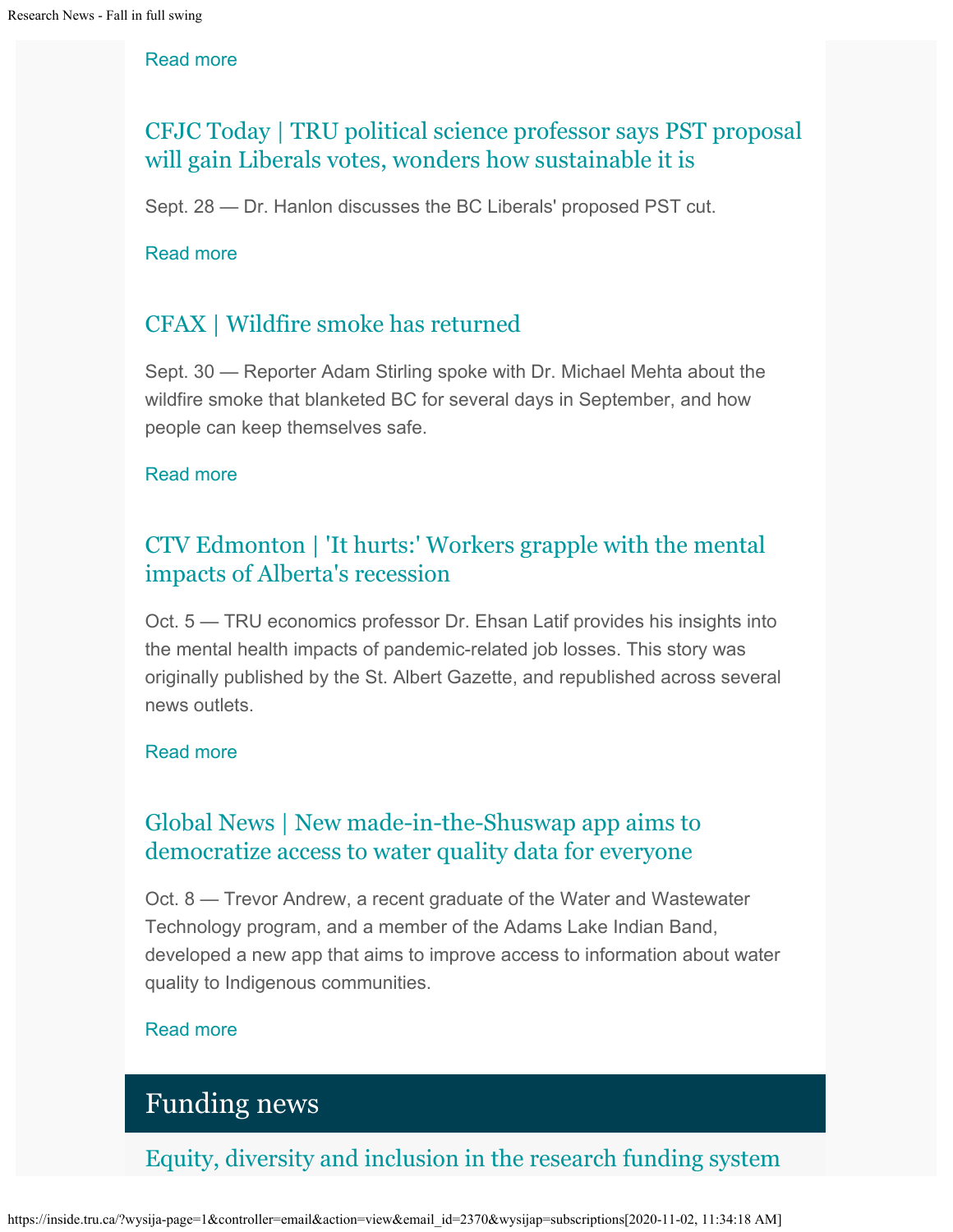In her [latest message to the health research community](https://cihr-irsc.gc.ca/e/52174.html), Dr. Tammy Clifford, Vice-President, CIHR Research Programs, noted the disproportionate impact of COVID-19 on those marginalized by race, gender, age, and socio-economic status, and highlighted recent evidence that demonstrates the pandemic has worsened inequalities for underrepresented and disadvantaged groups in the research system, including woman and individuals with caregiving responsibilities. As such, CIHR has reaffirmed its commitment to fostering a more equitable, diverse, and inclusive research funding system, and has identified protocols for actioning this commitment.

## [Safeguard your Research](https://cihr-irsc.gc.ca/e/52135.html)

In coordination with federal government partners and university organizations, Canada's three federal granting agencies and the Canada Foundation for Innovation (CFI) provide tools for the academic community to self-evaluate and, when necessary, take actions to mitigate any security, safety, economic, or geopolitical risks associated with their research, their research partnerships and their international travel. These resources are provided in the [Safeguarding](http://www.science.gc.ca/safeguarding-your-research/) [Your Research](http://www.science.gc.ca/safeguarding-your-research/) portal.

## [COVID-19 Research Impacts](https://tru.ca/research/covid-19-research-impacts.html)

For the most up-to-date- news on Tri-Agency response to COVID-19, please visit the following:

- [COVID-19 Impacts on SSHRC's Policies and Programs](https://www.sshrc-crsh.gc.ca/news_room-salle_de_presse/covid-19-eng.aspx)
- [NSERC program information in relation to COVID-19](https://www.nserc-crsng.gc.ca/Media-Media/NewsRelease-CommuniqueDePresse_eng.asp?ID=1139)
- [CIHR: Coronavirus disease \(COVID-19\)](https://cihr-irsc.gc.ca/e/51917.html)

# Funding opportunities (external)

A new calendar for [COVID related research grants](https://www.tru.ca/research/research-services/research-services-faculty/faculty-research-funding/funding-deadlines.html) has been created, and features sponsored research opportunities on the novel coronavirus.

• The internal deadline for all applications is **two weeks prior** to the listed deadline. This allows time to receive critical review, obtain support letters and appropriate institutional approval. Please contact [Anita Sharma](mailto:ansharma@tru.ca) or [Megan Prins](mailto:mprins@tru.ca) at the earliest opportunity to receive extensive grant development support.

# Compute Canada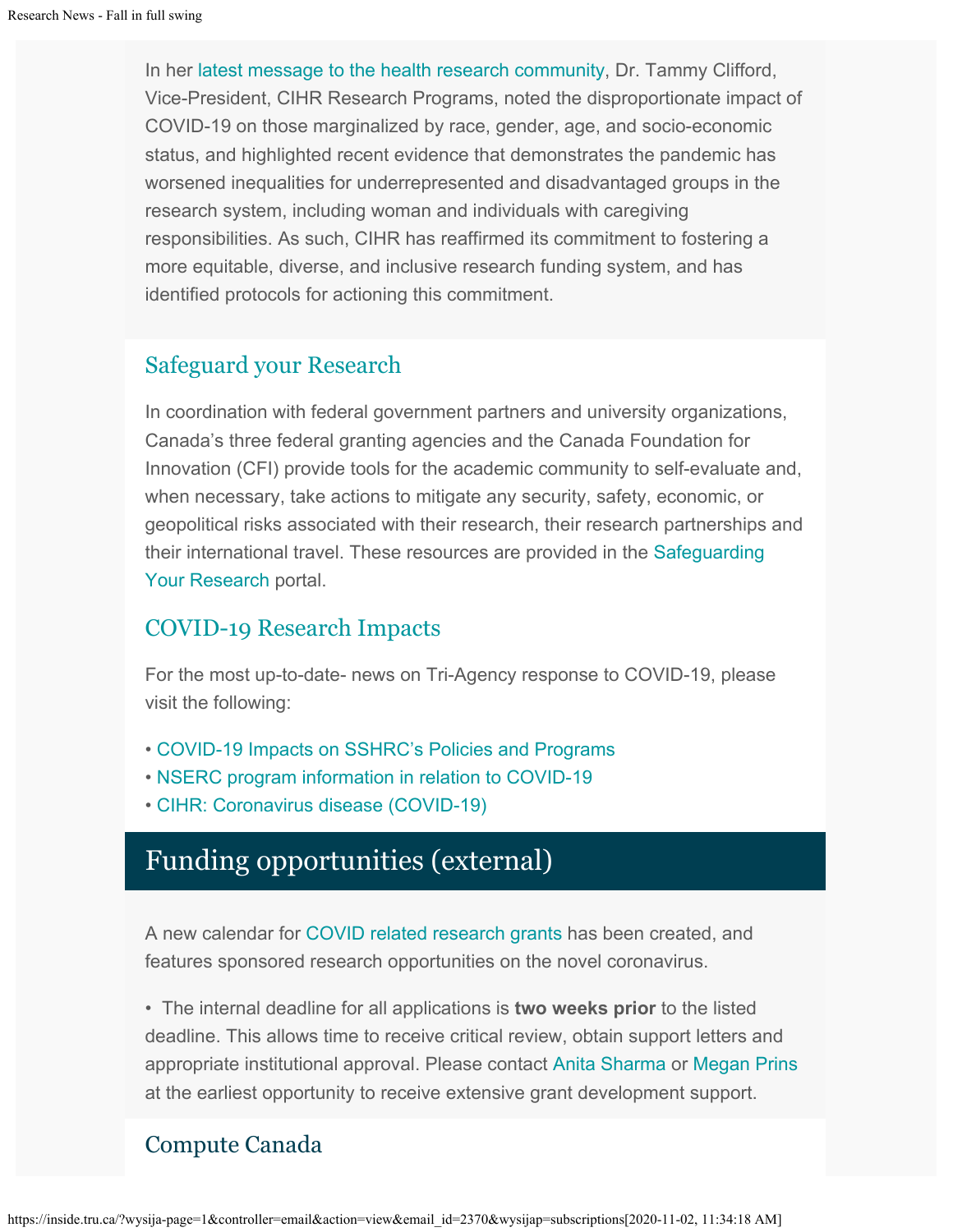#### [Resource Allocation Competitions](https://www.computecanada.ca/research-portal/accessing-resources/resource-allocation-competitions/)

### **Deadline: Nov. 5**

The Resource Allocation Competitions (RAC) are designed for research groups that require more compute, storage or cloud resources than are provided within regular Compute Canada account allocations. It is comprised of two competitions:

1. The Resources for Research Groups (RRG) for those requiring compute and storage; and

2. The Research Platforms & Portals (RPP) for those requiring cloud resources to create digital platforms, tools and applications customized for a specific community within a discipline, ex. Canadian literature of the 20th century. Resource Allocation Competitions (RAC) is to request storage and compute resources beyond what can be obtained via the [Rapid Access Service.](https://www.computecanada.ca/research-portal/accessing-resources/rapid-access-service/)

*\* If you are applying for the first time to the RAC, we encourage you to consult with Compute Canada prior to submitting your application. Consultations should happen before Oct. 31. We ask that you also invite a RO representative to be present to enable institutional support.*

## Alzheimer Society [Research Program \(ASRP\) competition](https://alzheimer.ca/en/research/information-researchers/apply-alzheimer-society-research-program)

**Deadline:** Nov. 6 **Award amount:** \$100,000- \$200,000

There are two funding streams for faculty:

**New Investigator Operating Grants** are designed to help launch the careers of outstanding researchers who are within the first 4 years of their initial academic appointment.

**Proof of Concept Grants** are designed to fund established researchers in conducting innovative, high-risk and high-reward approaches to dementia research. Please do not submit existing hypotheses.

## Canada Mortgage and Housing Cooperation [Housing Supply Challenge](https://impact.canada.ca/en/challenges/housing-supply-challenge) - [Round 1: Data Driven – Solutions for Informed](https://impact.canada.ca/en/challenges/housing-supply-challenge/process) [Decision Making](https://impact.canada.ca/en/challenges/housing-supply-challenge/process)

**Deadline:** Jan. 20 **Award amount:** Up to \$100,000 The Housing Supply Challenge (HSC) invites citizens, stakeholders, and experts from across Canada to propose innovative solutions to the barriers that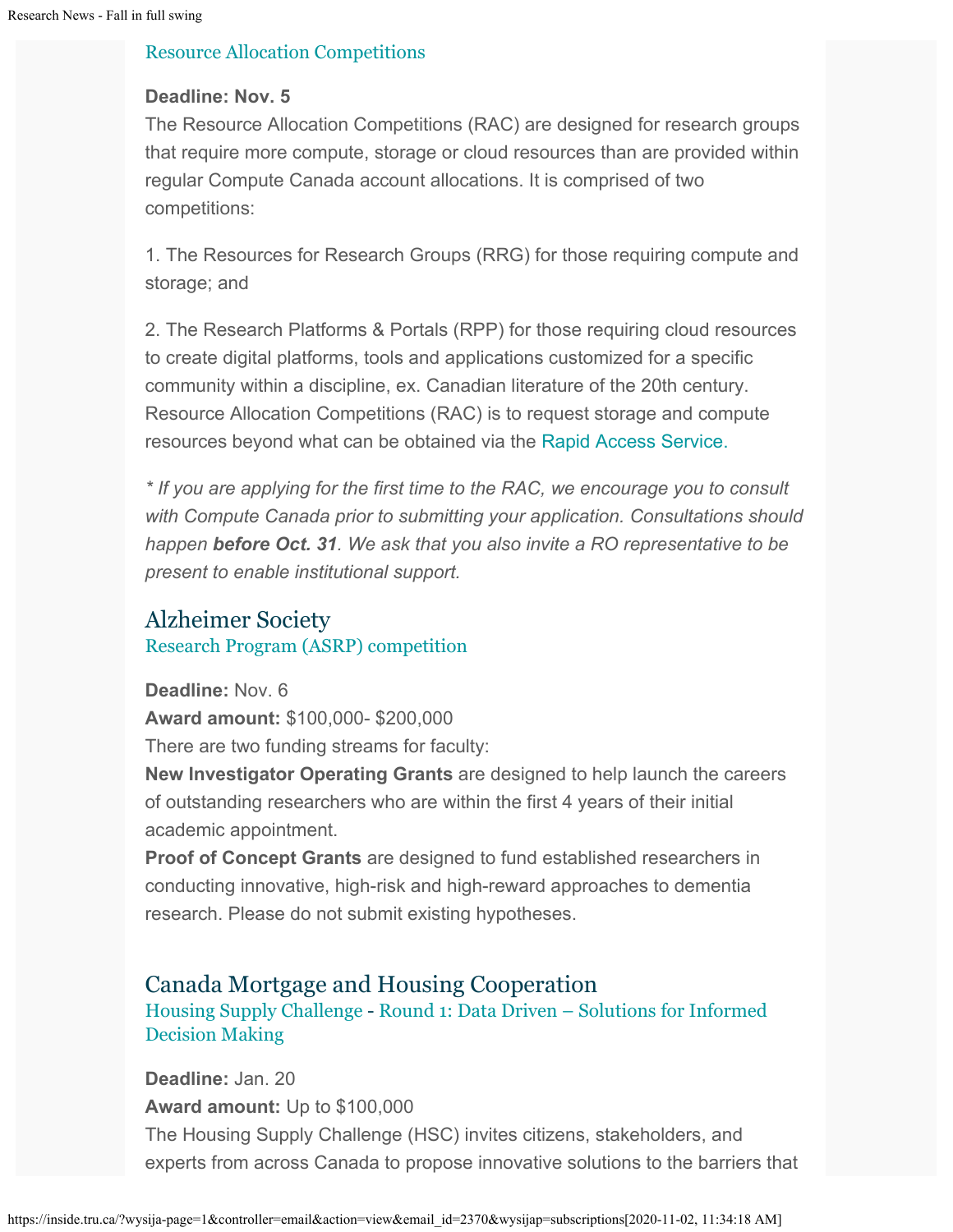limit the creation of new housing. **Round 1 Challenge: The Data Driven round** invites applicants to submit data solutions or methodologies that improve the collection, sharing, analysis and integration, and/or presentation of data. The broad definition allows participants to determine the solution that best fits the needs of the identified problem. We want decision makers to use the solutions to provide and maintain needed housing supply. Solutions should help government agencies, policy makers, private or not-for-profit organizations, etc. have a real impact on housing supply at a macro or a local level.

### **Objectives of this round:**

• Identify and cultivate data solutions that positively impact housing supply that is affordable and meets people's needs.

• Provide funding and support to implement and scale the most promising data solutions that target housing supply decision makers.

• Create long-term partnerships to connect data expertise, housing expertise, and the communities that can enable housing supply initiatives.

• Create a culture of trust and openness in Canada to encourage the accessibility of housing data for everyone that might benefit from it.

## **CIHR**

## [Indigenous COVID-19 Rapid Research Funding](https://www.researchnet-recherchenet.ca/rnr16/vwOpprtntyDtls.do?all=1&masterList=true&next=1&prog=3378&resultCount=25&sort=program&type=EXACT&view=currentOpps&language=E)

**Deadlines:** Nov. 10 (registration); Dec. 8 (full application) **Award amounts:** \$100,000 - \$200,000

This opportunity provides funding for Indigenous communities, Indigenous organizations, and researchers of Indigenous ancestry (or researchers who provide evidence of having meaningful and culturally safe involvement with Indigenous Peoples) in Canada who are responding to the unique health needs of Indigenous peoples as they relate to the COVID-19 pandemic. More specifically, this opportunity will support strengths-based, solutions-focused research that is bold, innovative, community-led, and that addresses the immediate, intermediate, and/or long-term consequences of COVID-19 and/or informs future preparedness. Research supported by this funding opportunity must include a knowledge translation and knowledge mobilization component to ensure that Indigenous communities, researchers and decision-makers can use results.

## **[Spring and Fall Project Grant:](https://cihr-irsc.gc.ca/e/51996.html)**

**Deadlines:** March 4 (spring registration); March 1 (full registration).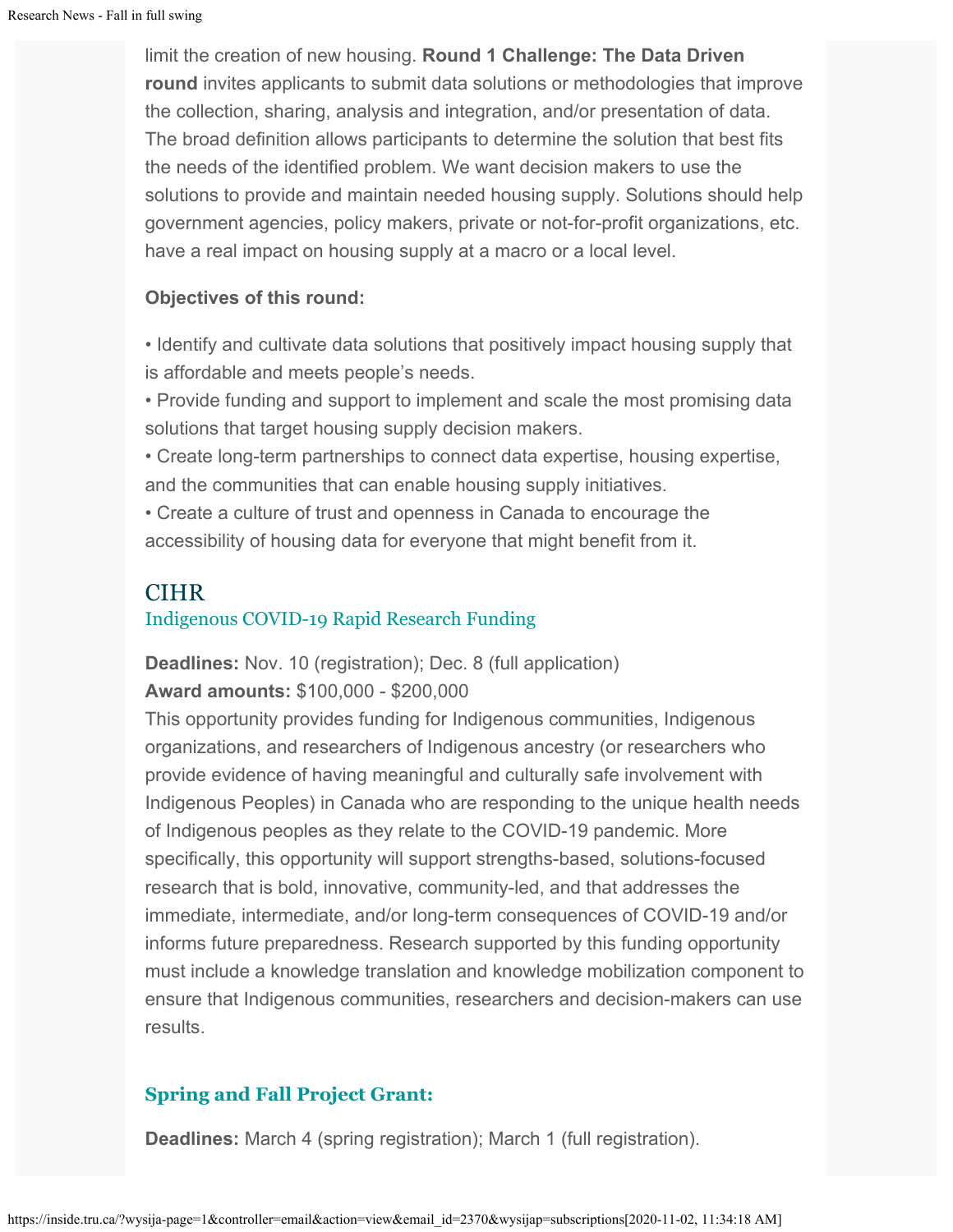This program is designed to capture ideas with the greatest potential for important advances in fundamental or applied health-related knowledge, health care, health systems, and/or health outcomes. The best ideas may stem from new, incremental, innovative, and/or high-risk lines of inquiry or knowledge translation approaches. Please also see [Priority Announcements](https://www.researchnet-recherchenet.ca/rnr16/viewOpportunityDetails.do?progCd=11078&language=E&org=CIHR) that offer additional sources of funding for highly rated applications.

### [Team Grant: Food Security and Climate Change in the Canadian North](https://www.researchnet-recherchenet.ca/rnr16/vwOpprtntyDtls.do?prog=3269&view=search&launchMonth=2&launchYear=2020&type=EXACT&resultCount=25&next=1)

**DEADLINE CHANGE: LOI: Dec. 31** (successful LOIs will be awarded \$25,000 to develop a full application)

#### **Award amount: Up to 1.5 million over 4 years.**

The goal of this initiative is to support multidisciplinary teams of researchers, knowledge users and/or partners to work together to address food security and climate change in the North.

## SSHRC

[Knowledge Synthesis Grants – Mobility and Public Transit](https://www.sshrc-crsh.gc.ca/funding-financement/programs-programmes/ksg_public_transit-ssc_transport_commun-eng.aspx)

#### **Deadline: Dec. 17**

#### **Award amount: \$30,000**

SSHRC, in partnership with Infrastructure Canada, has launched this opportunity to assess the state of research knowledge on the topic of ["Mobility](https://www.sshrc-crsh.gc.ca/funding-financement/programs-programmes/ksg_public_transit-ssc_transport_commun-eng.aspx) [and Public Transit](https://www.sshrc-crsh.gc.ca/funding-financement/programs-programmes/ksg_public_transit-ssc_transport_commun-eng.aspx)." Through this partnership, SSHRC's [Imagining Canada's](https://www.sshrc-crsh.gc.ca/society-societe/community-communite/Imagining_Canadas_Future-Imaginer_l_avenir_du_Canada-eng.aspx) [Future](https://www.sshrc-crsh.gc.ca/society-societe/community-communite/Imagining_Canadas_Future-Imaginer_l_avenir_du_Canada-eng.aspx) initiative seeks to strengthen connections between social sciences and humanities research and society, and to help inform decision-making that contributes to the well-being and prosperity of Canadians.

### [Connection Grants](http://www.sshrc-crsh.gc.ca/funding-financement/programs-programmes/connection_grants-subventions_connexion-eng.aspx)

#### **Deadlines: Nov. 1, Feb. 1**

## **Award amount: \$7,000 to \$25,000 (events); up to \$50,000 (outreach activities)**

Connection grants support events and outreach activities geared toward shortterm, targeted knowledge mobilization initiatives. Events and outreach activities funded by a Connection Grant may often serve as a first step toward more comprehensive and longer-term projects potentially eligible for funding through other SSHRC funding opportunities listed in SSHRC's Funding search tool.

### [SSHRC Partnership Development Grants](http://www.sshrc-crsh.gc.ca/funding-financement/programs-programmes/partnership_development_grants-subventions_partenariat_developpement-eng.aspx)

**Deadline: Nov 15 Value: \$75,000 to \$200,000**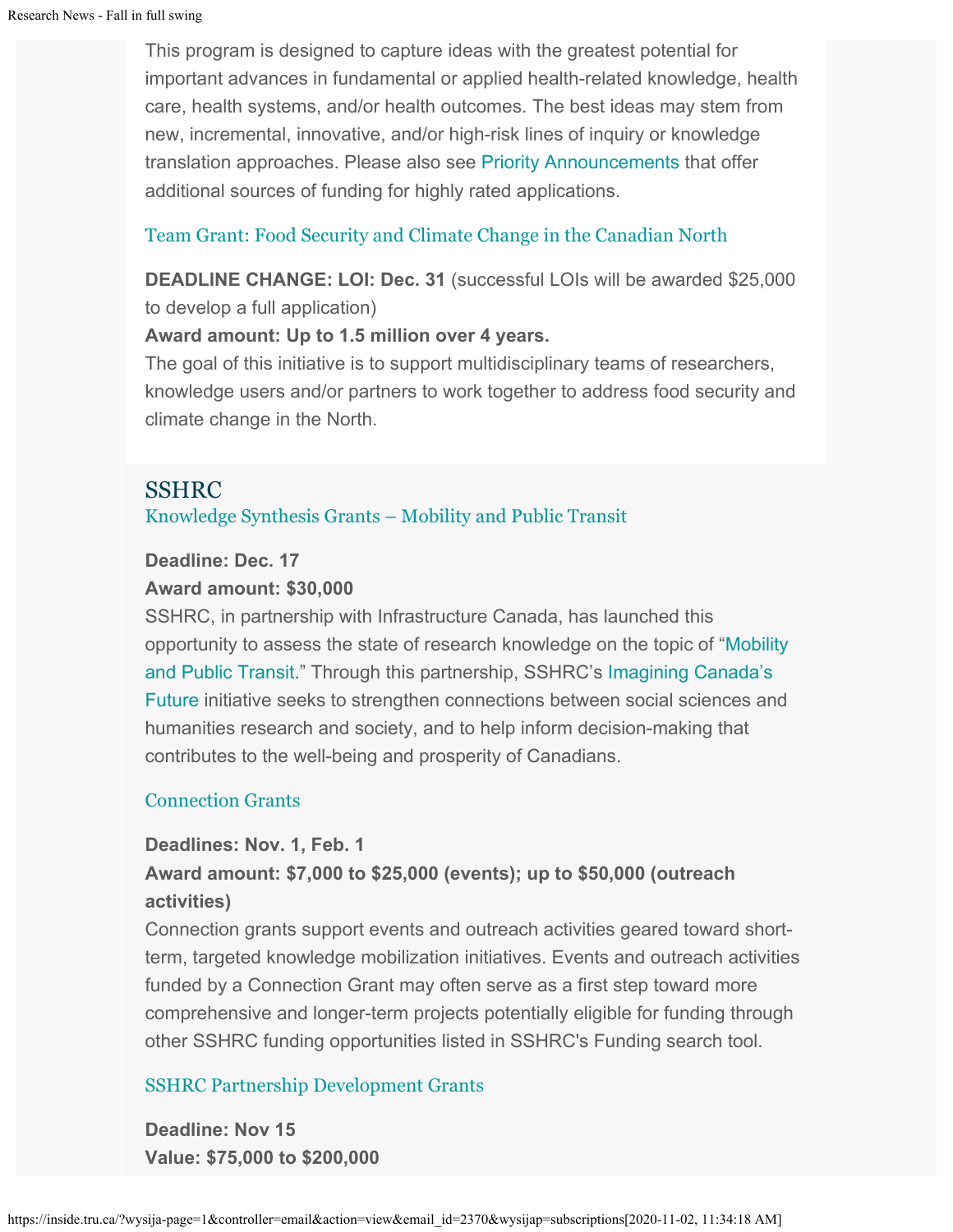These grants provide support to teams/partnerships to: i) develop research and related activities in the social sciences and humanities, including knowledge mobilization and the meaningful involvement of students and new scholars, by fostering new partnerships for research and related activities involving existing and/or potential partners; or ii) design and test new partnership approaches for research and/or related activities that may result in best practices or models that either can be adapted by others or have the potential to be scaled up to a regional, national or international level.

## [Partnership Engage Grants](http://www.sshrc-crsh.gc.ca/funding-financement/programs-programmes/partnership_engage_grants-subventions_d_engagement_partenarial-eng.aspx)

## **Deadlines: Dec. 15**

#### **Award amount: \$7,000 to \$25,000**

These grants provide short-term and timely support for partnered research activities that will inform decision-making at a single partner organization from the public, private or not-for-profit sector. The partnerships supported through these grants respond to immediate needs and time constraints facing organizations in non-academic sectors.

### [SSHRC Insight Development Grants](http://www.sshrc-crsh.gc.ca/funding-financement/programs-programmes/insight_development_grants-subventions_de_developpement_savoir-eng.aspx)

### **Deadline: Feb 3 (TBA)**

#### **Value: \$7,000 to \$75,000/two years**

Insight Development Grants (IDG) enable the development of new research questions, as well as experimentation with new methods, theoretical approaches and/or ideas. IDGs foster research in its initial stages, but are not intended to support large-scale initiatives. Funding is available to both emerging and established scholars and 50% of the budget is reserved for emerging scholars.

# NSERC

### [NSERC Idea to Innovation \(I2I\) Grants](https://www.nserc-crsng.gc.ca/Professors-Professeurs/RPP-PP/I2I-Innov_eng.asp)

### **Deadlines: Sept 28; Jan. 6 Award value: \$15,000-\$350,000\***

*\*Applicants must contact [Lincoln Smith](mailto:lsmith@tru.ca) to discuss partnerships, IP, and research agreements prior to applying for this grant*

The Idea to Innovation (I2I) grants will accelerate the pre-competitive development of promising technology originating from the university and college sector and promote its transfer to a new or established Canadian company. The I2I grants provide funding to college and university faculty members to support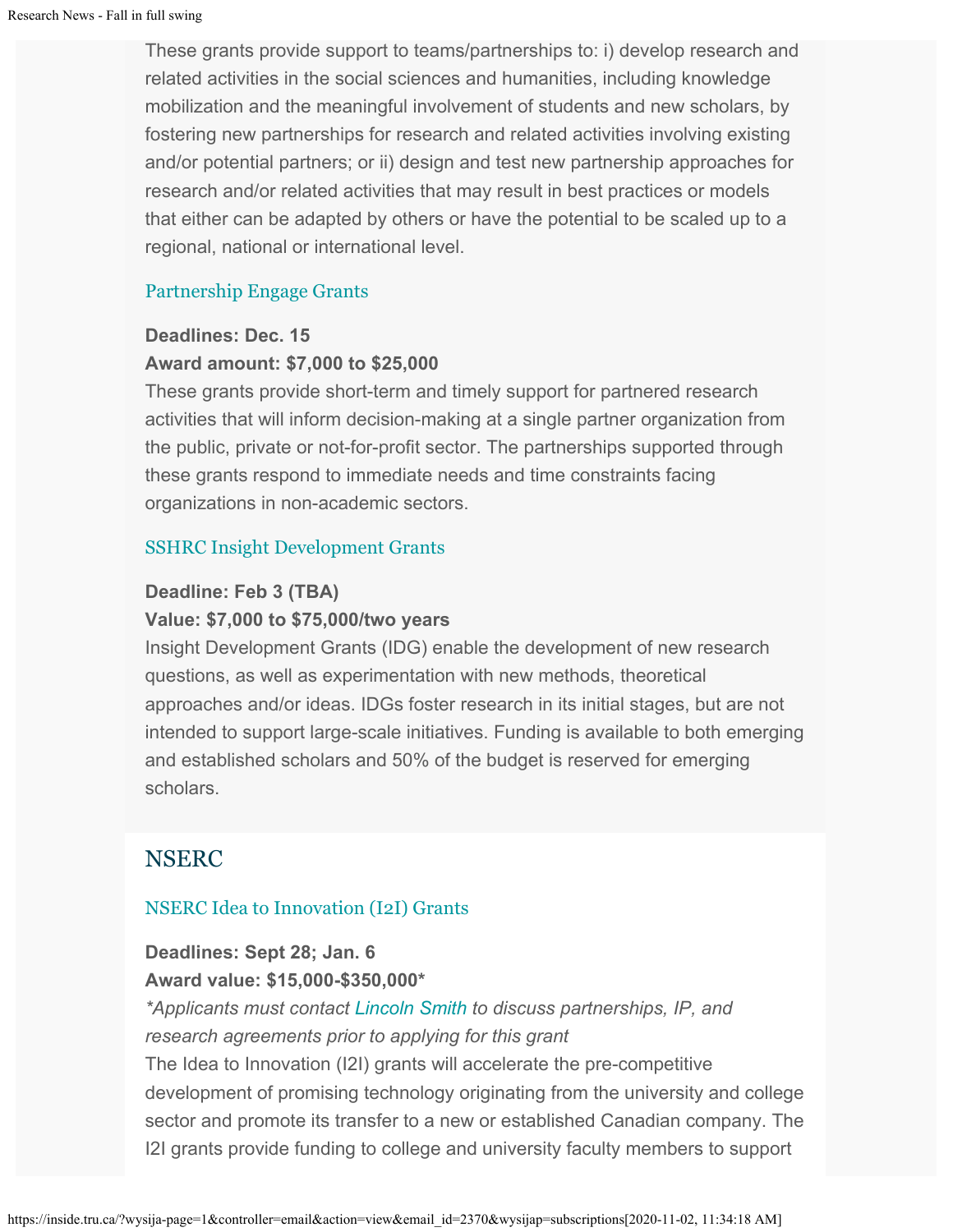research and development projects with recognized technology transfer potential. This is achieved through defined phases by providing crucial assistance in the early stages of technology validation and market connection.

#### [Alliance Grants](https://www.nserc-crsng.gc.ca/Innovate-Innover/alliance-alliance/index_eng.asp)

#### **Deadlines: ongoing**

NSERC is pleased to announce the opening of the next phases of [Alliance](https://www.nserc-crsng.gc.ca/Innovate-Innover/alliance-alliance/index_eng.asp) [grants](https://www.nserc-crsng.gc.ca/Innovate-Innover/alliance-alliance/index_eng.asp). Alliance grants are now open for [Option 1](https://www.nserc-crsng.gc.ca/Innovate-Innover/alliance-alliance/funding-financement_eng.asp#option1) applications requesting over \$20,000 annually from NSERC, and [Option 2](https://www.nserc-crsng.gc.ca/Innovate-Innover/alliance-alliance/index_eng.asp) applications requesting support for up to 90% or 100% of the costs of the project are now open. Alliance grants encourage university researchers to collaborate with partner organizations, which can be from the private, public or not-for-profit sectors. Please also see [slide deck](https://one.tru.ca/sites/rgs/ToolsandResources/_layouts/15/WopiFrame.aspx?sourcedoc=/sites/rgs/ToolsandResources/Shared%20Documents/NSERC_ALLIANCE.pptx&action=default) from NSERC Research and Innovation Development Officer, Pam Giberson's presentation at TRU. And an Alliance Grant application ["Top Tips"](https://one.tru.ca/sites/rgs/ToolsandResources/_layouts/15/WopiFrame.aspx?sourcedoc=/sites/rgs/ToolsandResources/Shared%20Documents/Alliance%20Grant%20-%20Top%20Tips%20EN%20%20FR.pdf&action=default) document.

### Government of Canada

Canadian Space Agency - [Lunar Exploration Accelerator Program \(Leap\)](http://inside.tru.ca/?email_id=2321&user_id=45&urlpassed=aHR0cHM6Ly9hc2MtY3NhLmdjLmNhL2VuZy9mdW5kaW5nLXByb2dyYW1zL3Byb2dyYW1zL2xlYXAvZGVmYXVsdC5hc3A&controller=stats&action=analyse&wysija-page=1&wysijap=subscriptions)

**Deadline: [Request for Proposals-Letter of Intent](http://inside.tru.ca/?email_id=2321&user_id=45&urlpassed=aHR0cHM6Ly9hc2MtY3NhLmdjLmNhL2VuZy9mdW5kaW5nLXByb2dyYW1zL3Byb2dyYW1zL2xlYXAvZGVmYXVsdC5hc3A&controller=stats&action=analyse&wysija-page=1&wysijap=subscriptions) (rolling to March, 2022)** The Canadian Space Agency is preparing Canada's space community and collaborating sectors, including Canadian companies, universities, research institutions, and other organizations, for potential roles in the long-term exploration of the Moon.The Lunar Exploration Accelerator Program (LEAP) was created to provide a wide range of opportunities for Canadian science and technology activities in lunar orbit, on the Moon's surface, and beyond. LEAP is looking to [foster innovation in areas of strength for Canada](http://inside.tru.ca/?email_id=2321&user_id=45&urlpassed=aHR0cHM6Ly9hc2MtY3NhLmdjLmNhL2VuZy9hc3Ryb25vbXkvbW9vbi1leHBsb3JhdGlvbi9jYW5hZGEtcm9sZS5hc3A&controller=stats&action=analyse&wysija-page=1&wysijap=subscriptions), like artificial intelligence, robotics, science and health.

## Provincial Government

#### [The BC Parks Living Lab for Climate Change and Conservation Program](https://forms.gov.bc.ca/environment/bc-parks-living-lab-for-climate-change-conservation-program/)

#### **Deadline: Oct. 25**

#### **Award value: \$10,000 - \$35,000**

This program promotes B.C.'s protected areas as places to learn about the effects of climate change, how to mitigate and manage for these effects, and how to share this information among and between academics and practitioners. B.C.'s protected areas are less developed than much of the rest of the province, so parks serve as a "living lab," and can help us understand the impact of climate change on the natural world. Climate-informed conservation research in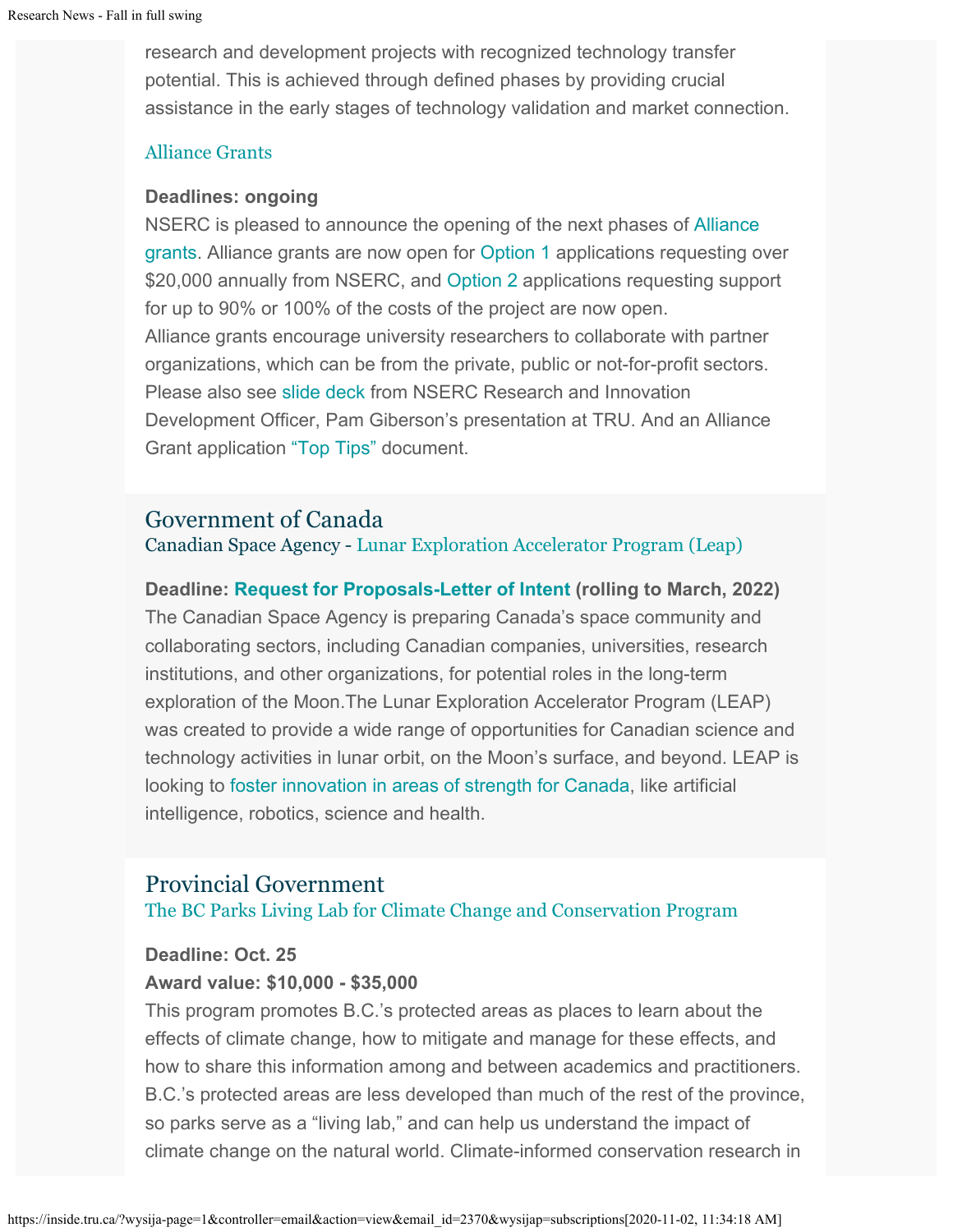protected areas can also reveal areas that are critical to connectivity within and adjacent to the protected areas system which in turn can inform management decisions. Applicants are encouraged to consider the Living Lab Program's [goals](http://bcparks.ca/partnerships/living-labs/) and [priority projects and research themes](http://www.env.gov.bc.ca/bcparks/partnerships/living-labs/research-themes/) in their application.

## Foundations

[Habitat Conservation Trust Foundation: Enhancement and Restoration Grants](https://hctf.ca/grants/enhancement-grants/)

**Deadline:** Nov. 6 **Award amount:** \$10,000 - \$100,000, annually. These grants are provided to projects that:

- Focus on native freshwater fish, wildlife and their habitats;
- Have the potential to achieve a significant conservation outcome;
- Align with our purposes as laid out in the Wildlife Act.

*One of HCTF priorities is to support habitat enhancement and restoration, therefore proposals that involve on-the-ground habitat enhancement and/or restoration activities are strongly encouraged.*

## [Habitat Conservation Trust Foundation: Stewardship Grants](https://hctf.ca/grants/stewardship-grants/)

### **Deadline:** Nov. 6

**Award amount:** \$10,000 - \$80,000, annually (\$30,000 average) HCTF recognizes the importance of environmental stewardship and invests in projects that create stewards. Stewards include individuals, practitioners, and community organizations who take responsibility for promoting, monitoring, conserving, and restoring ecosystems to ultimately result in enduring conservation outcomes for fish and wildlife and their habitats. Proposed projects must align with our purposes as laid out in the Wildlife Act.

## [Max Bell Foundation: Project Grants and Development Grants](https://maxbell.org/our-work/granting/types-programs/)

### **Deadline: Ongoing**

## **Award amount: \$10,000-\$200,000/ 1-3 years**

**Project Grants** support clearly defined activities designed to achieve a specific objective that aligns with the Foundation's mission and criteria and that seek to support projects with a high likelihood of informing public policy and practice. Current program areas include: Health & Wellness; Education; the Environment.

**Development Grants** support organizations who wish to undertake short-term (typically 4 month) work that will better position them to succeed with larger projects (e.g., environmental scanning; background research; project planning;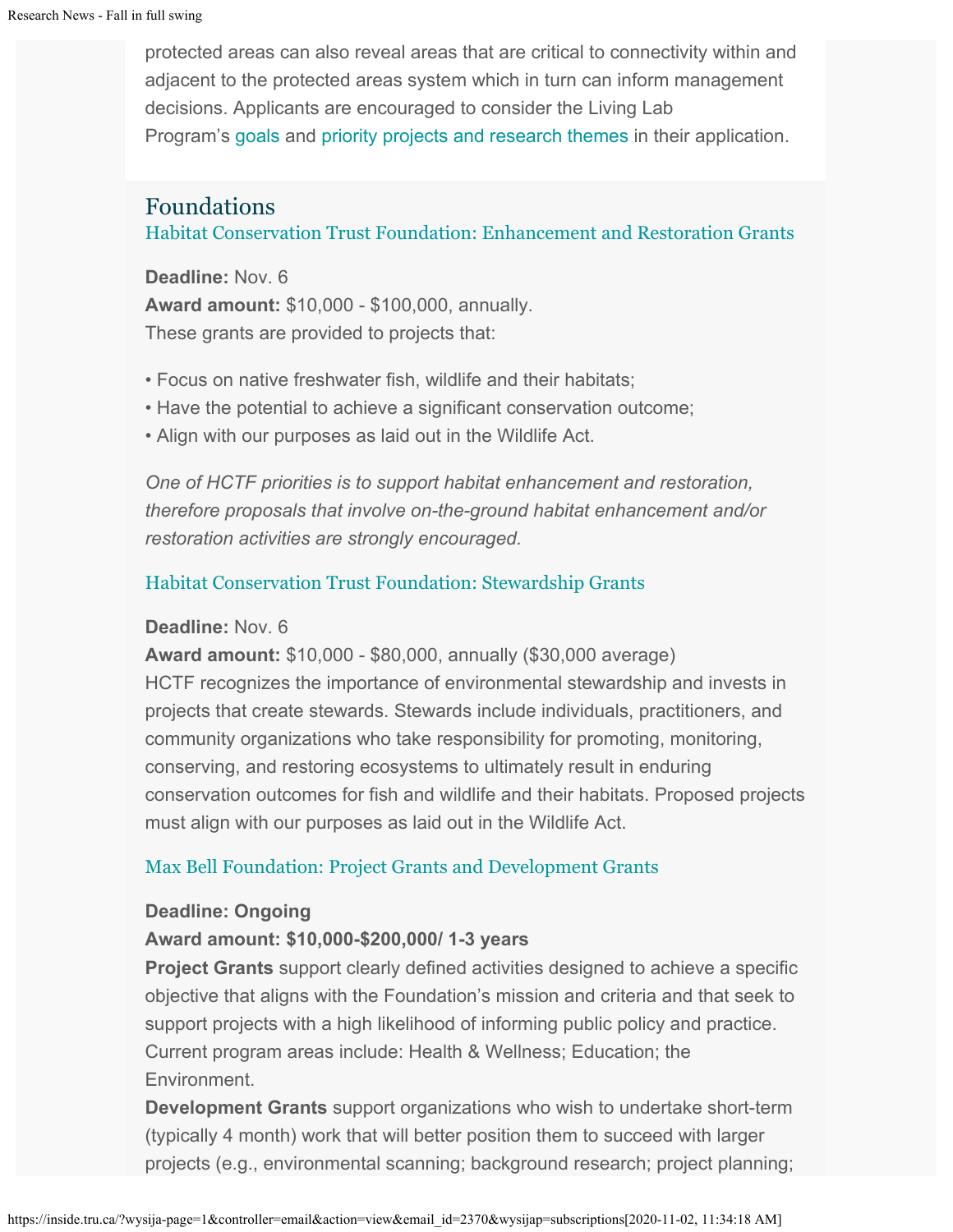proposal development etc.). Development grants are described in more detail [here](https://maxbell.org/our-work/types-programs/).

## [Michael Smith Foundation for Health Research: Convening & Collaborating](https://www.msfhr.org/2020-convening-collaborating-competition) [\(C2\), and Reach](https://www.msfhr.org/2020-convening-collaborating-competition)

### **NEW Deadline: Sept. 28 Award amount: Up to \$15,000**

C2 awards bring together researchers and research users to co-develop research aligned with BC's health system priorities. Reach awards bring together researchers and research users to support the dissemination of research evidence, within the context of related knowledge, and increase its potential impact. Together, teams co-develop events, activities, and/or tools, so they can share research findings and evidence with audiences who can directly use the knowledge.

# Fellowships

[Canadian Blood Services:](https://www.blood.ca/en/research/our-research-activities/our-research-funding-opportunities/bloodtechnet-award-program) [BloodTechNet Award Program](https://www.blood.ca/en/research/our-research-activities/our-research-funding-opportunities/bloodtechnet-award-program)

**Deadline:** Nov. 15

#### **Award amount:** \$50,000

Through the BloodTechNet award, Canadian Blood Services supports the development of innovative educational projects that network the Transfusion, Cellular Therapy and Transplantation communities in Canada. These projects deliver educational tools and resources that support the development of skills, knowledge and expertise of the health professionals in this network.

# Funding opportunities (internal)

### [Research Training Recognition Fund](https://tru.ca/research/research-services/research-services-faculty/faculty-research-funding/internal-opportunities.html)

#### **Deadline: Oct. 15**

Those regular faculty receiving or currently holding multi-year Tri-Agency research grants are eligible to receive a reallocation of workload (e.g., from 5 courses to 4 courses) to facilitate their direct involvement in the enhanced research training of undergraduate and graduate students. The RTRF is an ongoing fund with a minimum of \$140,000 annually available. Eligibility Criteria: Must hold a multi-year Tri-Agency research grant (as Principal Investigator); must make a commitment to significant student research training.

### [The Thompson Rivers University Internal Research Fund](https://tru.ca/research/research-services/research-services-faculty/faculty-research-funding/internal-opportunities.html)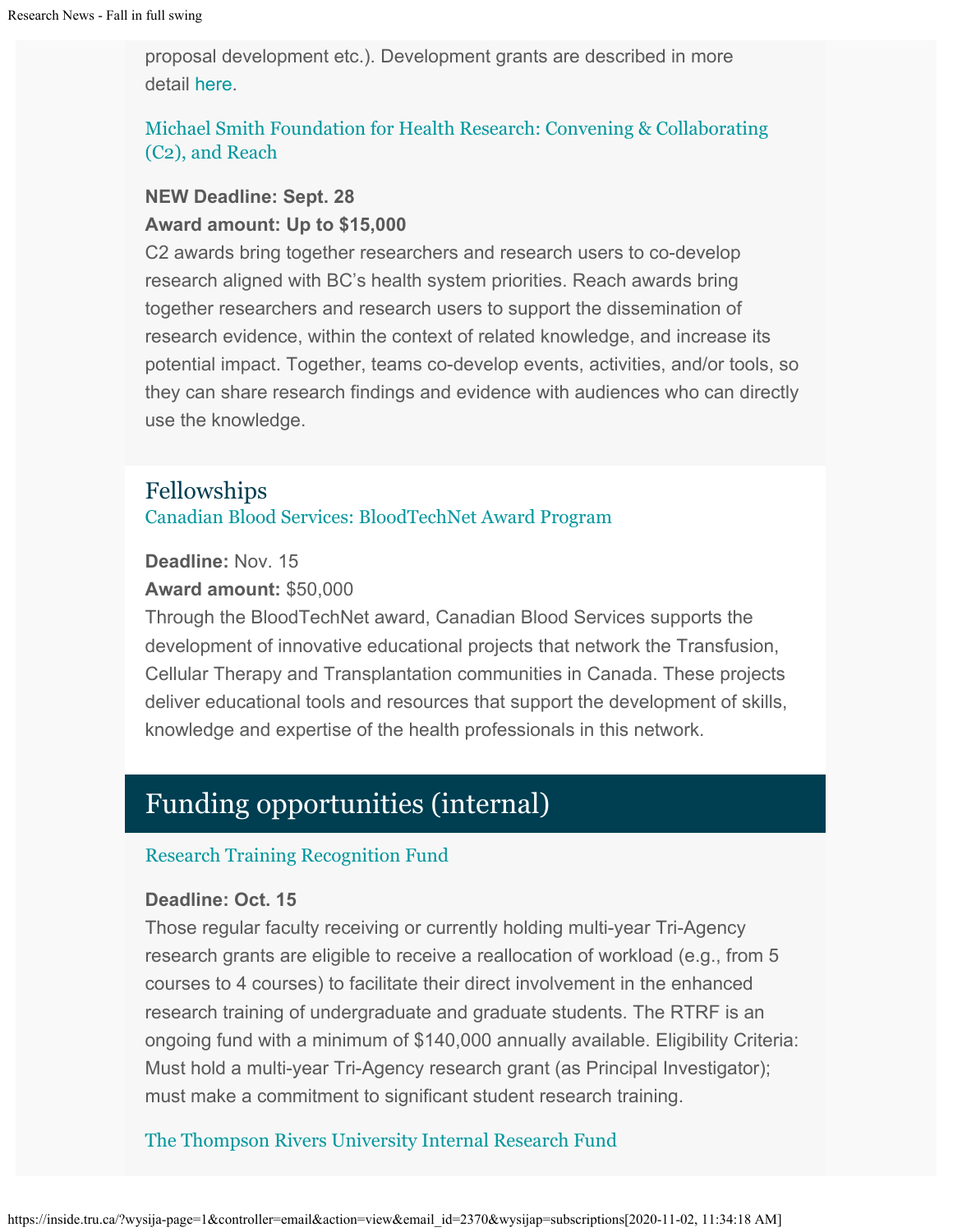**Deadline:** Jan. 15 annually

**Award amount:** \$3,000 - \$5,000.

A joint initiative of the Research and Graduate Studies office and the Office of the Provost and Vice-President Academic, this fund provides a maximum of \$100,000 annually to support research with the principal aim of helping faculty become more competitive for external funding and scaffolding faculty development, especially in terms of tenure and promotion. Completion of an IRF project should significantly widen the applicant's sphere of influence in terms of their research and scholarship. The IRF is a seed fund that is not intended to provide funding for major projects. *Those accepting IRF funding are expected to apply for complementary or future external funding support*.

Please find the Terms of Reference and Application Form in [Romeo](https://tru.researchservicesoffice.com/Romeo.Researcher/Login.aspx?ReturnUrl=/ROMEO.Researcher/default.aspx).

# Funding opportunities (students)

### [Environmental Science and Natural Resource Science Fellowship Award](https://tru.ca/research/undergraduate-research/undergraduate-research-opportunities.html)

### **Deadline: Nov. 15**

#### **Value: \$7,500**

The fellowship was generously created by an anonymous donor for the development of two awards; one for Environmental Sciences and one for Natural Resource Sciences. Recipients — either senior undergraduate or graduate students — will be selected based on their scholarly achievements, their commitment to research and their demonstrated potential for future contributions to our understanding of the environment.

## [British Columbia Graduate Scholarships](https://www.tru.ca/awards/awards/entrance.html#gradscholar)

#### **Deadline: Dec. 1**

### **Value: \$15,000/Four awards available**

Students enrolled in research intensive and professional programs are encouraged to apply. Awards will be given to domestic students (Canadians or permanent residents) based on academic achievement. Students must be entering their first or second year of full-time on-campus study.

### [Canada Graduate Scholarship — Masters \(CGS-M\)](http://www.nserc-crsng.gc.ca/Students-Etudiants/PG-CS/CGSM-BESCM_eng.asp)

**Deadline: Dec. 1 (competition opens in September) Value: \$17,500 for 12 months, non-renewable**

TRU offers four CGS-M entrance awards for domestic students, one each from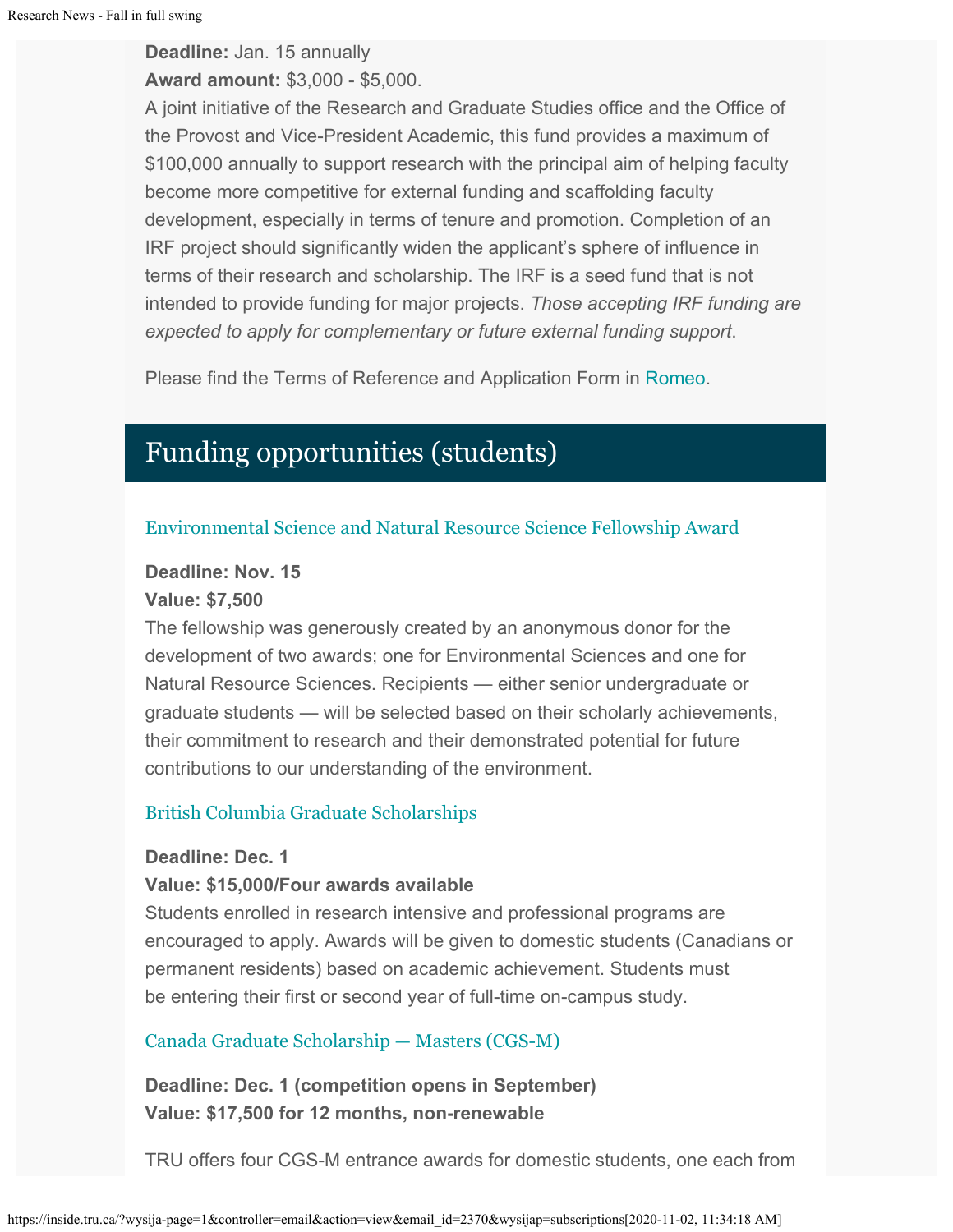the Canadian Institute of Health Research (CIHR) and the Natural Sciences and Engineering Research Council (NSERC), and two from the Social Sciences and Humanities Research Council (SSHRC). These three granting agencies have harmonized the application process. The application must be completed through the [Research Portal](https://portal-portail.nserc-crsng.gc.ca/s/login.aspx). It is recommended students begin this process as soon as possible.

# Knowledge mobilization

# Presentations

**Kang, Yong Joo**. (2020, June). The Recovery Theorem: Evaluation and implementation strategies for empirical analysis. Paper presented at the Administrative Sciences Association of Canada 2020 Conference.

*\* This paper was awarded Best Paper in the finance division*

# Published books, chapters & articles

**Baugh, Bruce.** (2020) Hegel and Sartre: The Search for Totality. *The Palgrave Handbook of German Idealism and Existentialism.* 499-521. Palgrave-Macmillan. New York.

**Bourque Bearskin, R.L.**, Kennedy, A., Joseph, C. (2020). Nīpawīstimatowin - "Bearing witness for one another" Editorial. [Special Issue]. *Witness: The Canadian Journal of Critical Nursing Discourse*, *2*,1, *York University; Toronto Ontario.*

Drayton, T., Jaiyeola, A., Hoque, N., Maurer, M., & **Hashim, H**. (2020). *Fast adaptation nonlinear observer for SLAM*

Levia, D. F., Creed, I. F., Hannah, D. M., Nanko, K., Boyer, E. W., **Carlyle-Moses, D.**, . . . Bruen, M. (2020). Homogenization of the terrestrial water cycle. *Nature Geoscience, 13*(10), 656-658. doi:10.1038/s41561-020-0641-y

**Martin, B.C.**, and Honig, B. (2020). Inclusive Management Research: Persons with Disabilities and Self-Employment Activity as an Exemplar. Journal of Business Ethics. 166, 553-575.

**Matti, H.**, Caitlin, M., Haverila Kai, C., & Mehak, A. (2020). *Beyond lurking and posting: Segmenting the members of a brand community on the basis of engagement, attitudes and identification* doi:10.1108/JPBM-08-2019-2543